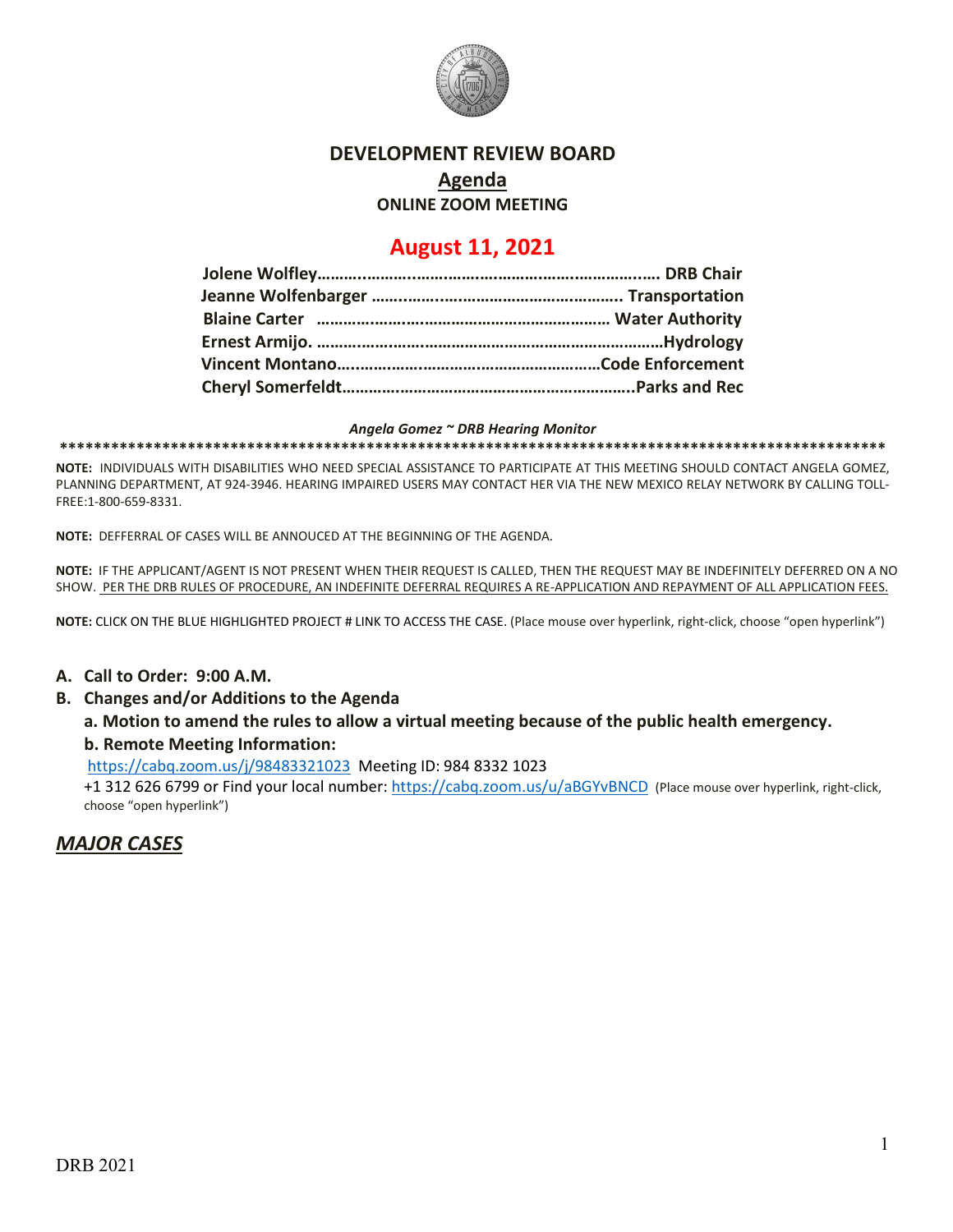| 1. | PR-2021-004968 IDO 2019<br>SD-2021-00145 - BULK PLAT<br>SD-2021-00146 - VACATION OF PUBLIC<br><b>EASEMENT 20' waterline note 3</b><br>SD-2021-00147 - VACATION OF PUBLIC<br><b>EASEMENT 20' waterline note 4</b><br>SD-2021-00148 - VACATION OF PUBLIC<br><b>EASEMENT20' waterline note 5</b><br>SD-2021-00149 - VACATION OF PUBLIC<br><b>EASEMENT Roadway</b><br>SD-2021-00150 - VACATION OF PUBLIC<br><b>EASEMENT Storm Drain</b><br><b>Sketch plat 1-27-2021</b> | <b>BOHANNAN HUSTON INC.</b> agent for ELK HAVEN requests<br>the aforementioned action(s) for all or a portion of: TRACT<br>B-1 & B-2, LA CUENTISTA SUBDIVISION zoned R-ML,<br>located on ROSA PARKS RD NW between UNSER BLVD NW<br>and KIMMICK DR NW containing approximately 59.0<br>$\text{acre}(s)$ . (C-10)<br>PROPERTY OWNERS: PULTE GROUP<br><b>REQUEST: BULK PLAT, VACATIONS OF PUBLIC EASEMENT</b><br>** AGENT REQUESTS DEFERRAL TO AUGUST 25TH                                                                                                                                  |
|----|---------------------------------------------------------------------------------------------------------------------------------------------------------------------------------------------------------------------------------------------------------------------------------------------------------------------------------------------------------------------------------------------------------------------------------------------------------------------|------------------------------------------------------------------------------------------------------------------------------------------------------------------------------------------------------------------------------------------------------------------------------------------------------------------------------------------------------------------------------------------------------------------------------------------------------------------------------------------------------------------------------------------------------------------------------------------|
| 2. | PR-2020-005689 IDO 2019<br>SI-2021-00987 - SITE PLAN AMENDMENT                                                                                                                                                                                                                                                                                                                                                                                                      | <b>CONSENSUS</b><br><b>PLANNING</b><br>INC.<br>for <b>LEGACY</b><br>agent<br>DEVELOPMENT & MANAGEMENT LLC (KLG 10, LLC),<br>requests the aforementioned action(s) for all or a portion<br>of: TRACT B-1-A, MESA DEL NORTE ADDITION zoned MX-<br>M, located on <b>CONSTITUTION</b> AVE NE, between<br>LOUISIANA BLVD NE and MESILLA ST NE containing<br>approximately 1.7414 acre(s). (J-19)<br>PROPERTY OWNERS: LEGACY DEVELOPMENT & MANAGEMENT LLC<br>(KLG 10, LLC)<br>REQUEST: 151 UNIT MULTI-FAMILY RESIDENTIAL DEVELOPMENT                                                           |
| 3. | PR-2020-004138 IDO 2019<br>SD-2021-00151 - PRELIMINARY PLAT<br><b>Sketch plat 3-10-2021</b>                                                                                                                                                                                                                                                                                                                                                                         | HUITT-ZOLLARS INC. - SCOTT EDDINGS agent for QUESTA<br>DEL ORO, LLC - TIM MCNANEY requests the<br>aforementioned action(s) for all or a portion of: TRACT 3 &<br>A-1-A-4, MESA DEL SOL INNOVATION PARK zoned PC,<br>located between SAGAN LOOP and DE KOONING LOOP<br>containing approximately 22.0366 acre(s). (R-15)<br><b>PROPERTY OWNERS:</b> QUESTA DEL ORO LLC / MDS INVESTMENTS<br>REQUEST: SINGLE FAMILY RESIDENTIAL SUBDIVISION ON TRACT A-1-A-                                                                                                                                 |
| 4. | PR-2021-005473 IDO 2019<br>SI-2021-00709 - SITE PLAN                                                                                                                                                                                                                                                                                                                                                                                                                | 3. TRACT A-1-A-4 SPLIT FOR EXTENSION OF DEIKENBORN DRIVE<br>** AGENT REQUESTS DEFERRAL TO SEPTEMBER 15 <sup>TH</sup> , 2021<br>HUITT ZOLLARS INC. - SCOTT EDDINGS agent for AARON<br><b>CARLSON</b> requests the aforementioned action(s) for all or a<br>portion of: LOT 24 UNIT 1, LADERA BUSINESS PARK<br>SUBDIVISION zoned NR-C, located at 7801 LA MORADA PL<br>and UNSER containing approximately 2.7 acre(s).<br>(H-9) [Deferred from 6/9/21, 7/28/21]<br>PROPERTY OWNERS: PACIFIC CACTUS, LLC<br>REQUEST: TO DEVELOP AN UNIMPROVED LOT WITHIN THE LADERA<br><b>BUSINESS PARK</b> |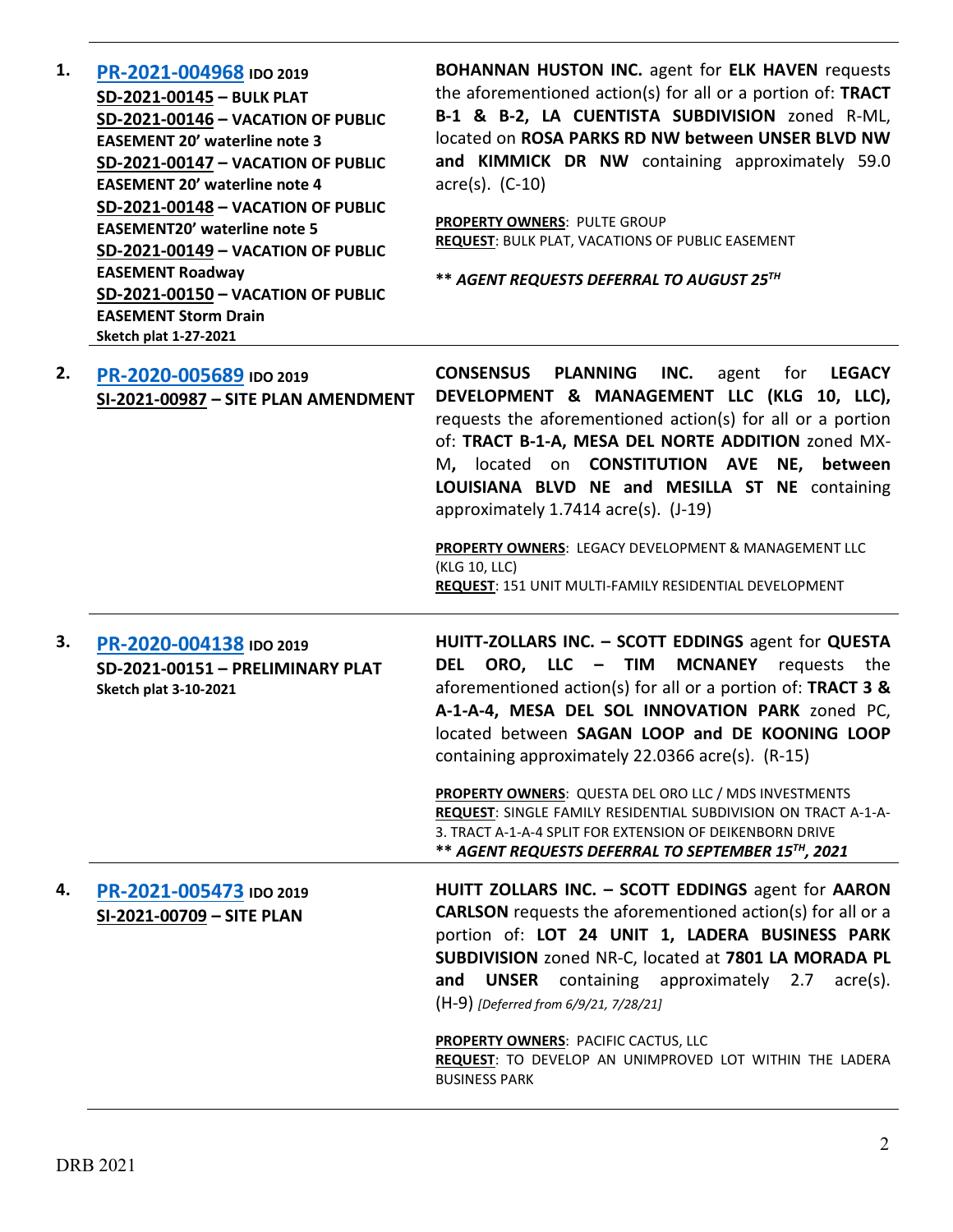| 5. | PR-2018-001579 IDO 2019<br>SI-2021-00304 - SITE PLAN<br>SI-2021-00305 - SITE PLAN AMENDMENT    | MODULUS ARCHITECTS INC. C/O ANGELA WILLIAMSON<br>agent for <b>WINROCK PARTNERS LLC</b> requests the<br>aforementioned action(s) for all or a portion of: PARCEL Z<br>FINAL PLAT PARCEL Z AND TRACTS A, D, E, F-1, G & H,<br>zoned MX-H, located at 2100 LOUISIANA BLVD NW<br><b>SCHOOL</b><br><b>INDIAN</b><br><b>between</b><br>and<br>I-40<br>containing<br>approximately 28.8654 acre(s). (J-19)[Deferred from 3/31/21,<br>4/28/21, 5/26/21, 6/23/21, 6/30/21, 7/14/21, 7/21/21, 7/28/21]                                                          |
|----|------------------------------------------------------------------------------------------------|-------------------------------------------------------------------------------------------------------------------------------------------------------------------------------------------------------------------------------------------------------------------------------------------------------------------------------------------------------------------------------------------------------------------------------------------------------------------------------------------------------------------------------------------------------|
|    |                                                                                                | PROPERTY OWNERS: WINROCK PARTNERS LLC<br>REQUEST: SITE PLAN FOR NEW PARK CONCEPT TO INCLUDE<br>WATERFEATURES, 2 INTERNAL PAD SITES FOR FUTURE USERS, 2<br>BUILDINGS ALONG DILLARDS. PARK INCLUDES KIDS PLAYING AREA,<br><b>PATHS AND BRIDGES</b><br>** AGENT REQUESTS DEFERRAL TO AUGUST 25TH, 2021                                                                                                                                                                                                                                                   |
| 6. | PR-2020-004595 IDO 2019<br>SD-2021-00111 - PRELIMINARY PLAT<br>VA-2021-00216 - SIDEWALK WAIVER | JAG PLANNING & ZONING agent for 505 SOLUTIONS LLC<br>requests the aforementioned action(s) for all or a portion<br>of: PARCELS A & B AND PARCELS 1 & 3, LANDS OF<br>ALBUQUERQUE RANCH<br><b>ESTATES</b><br>&<br><b>LANDS</b><br><b>OF</b><br>ALBUQUERQUE ACADEMY zoned PD, located on<br>WALKERWAY ST. NE between SPAIN RD NE and ACADEMY<br><b>RD NE</b> containing approximately $4.650$ acre(s). $(E-22)$<br>[Deferred from 6/30/21, 7/28/21]<br>PROPERTY OWNERS: 505 SOLUTIONS LLC<br>REQUEST: CREATE 11 LOTS FROM 4 PARCELS (6 LOTS), CREATE TWO |

TRACTS FOR EASEMENTS, VACATE EASEMENTS AND GRANT EASEMENTS

### *MINOR CASES*

**7. [PR-2020-004595](http://data.cabq.gov/government/planning/DRB/PR-2020-004595/DRB%20Submittals/) IDO 2019 SD-2021-00122 – VACATION OF PUBLIC EASEMENT 7 foot SD-2021-00123 – VACATION OF PRIVATE EASEMENT 15 foot SD-2021-00124 – VACATION OF PRIVATE EASEMENT 20-foot waterline**

**JAG PLANNING & ZONING** agent for **505 SOLUTIONS, LLC** requests the aforementioned action(s) for all or a portion of: **PARCELS A & B AND PARCELS 1 & 3** zoned **R-1D**, **located on WALKERWAY ST between SPAIN RD NE and ACADEMY**  containing approximately 4.650 acre(s). (E-22) *[Deferred from 6/30/21, 7/28/21]*

**PROPERTY OWNERS**: 505 SOLUTIONS, LLC **REQUEST**: VACATION OF A PUBLIC UTILITY EASEMENT AND VACATION OF 7 FOOT AND 15 FOOT PRIVATE ACCESS EASEMENTS.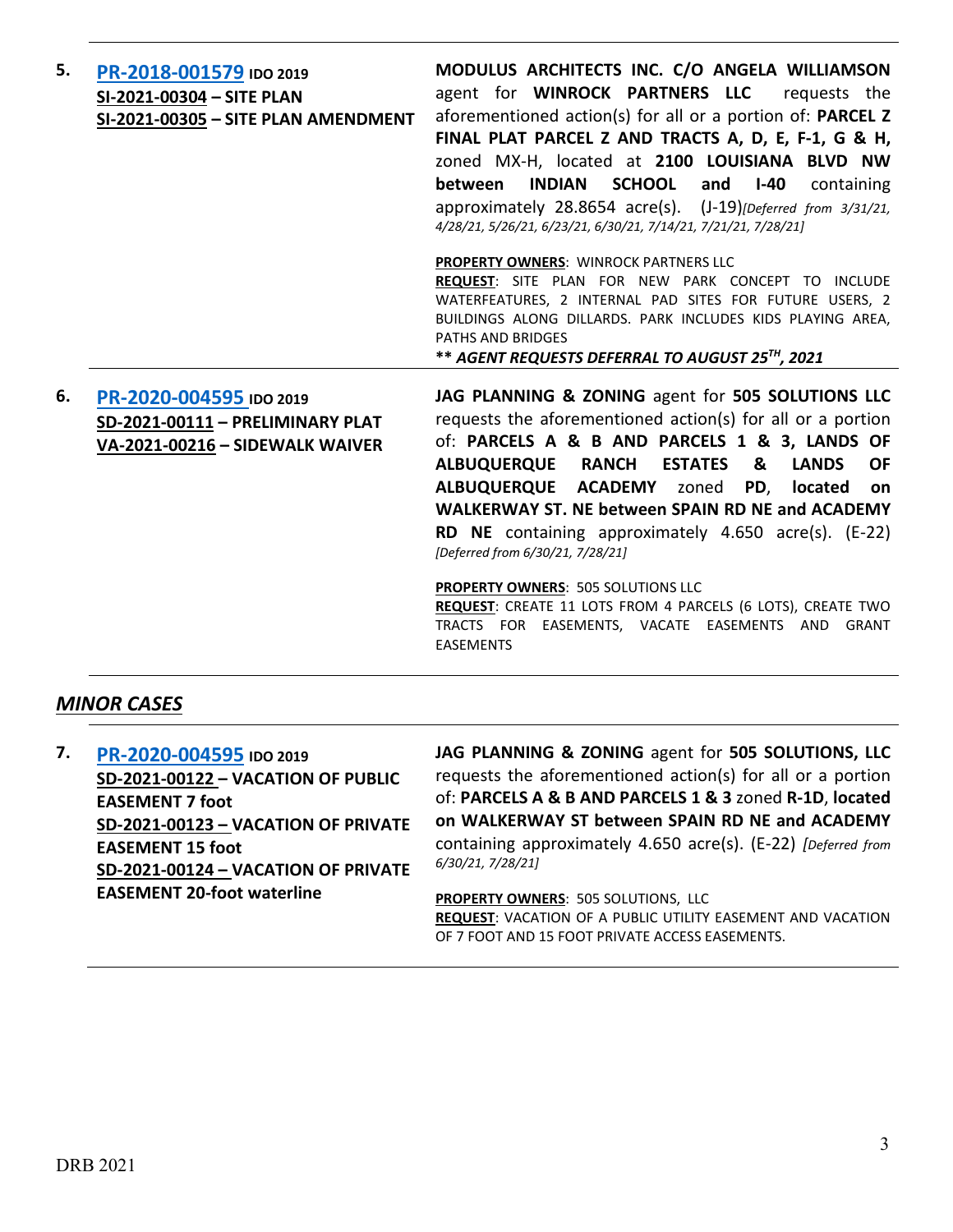| 8. | PR-2020-004640 IDO 2019<br>(AKA: PR-2020-005571)<br>SD-2021-00113 - PRELIMINARY/FINAL<br><b>PLAT</b><br>SD-2021-00114 - VACATION OF PUBLIC<br><b>EASEMENT</b><br>SD-2021-00115 - VACATION OF PUBLIC<br><b>EASEMENT</b> | MODULUS ARCHITECTS agent(s) for MONTGOMERY PLAZA<br><b>PARTNERS LLC</b> request(s) the aforementioned action(s) for<br>all or a portion of: A, B, 1-C, ALLWOODS & MONTGOMERY<br>PLAZA zoned MX-M, located at 4595 & 4601 SAN MATEO<br>BLVD NE between MONTGOMERY BLVD NE and SAN<br><b>MATEO BLVD NE</b> , containing approximately 8.8 acre(s).<br>(F-17)[Deferred from 6/16/21, 6/30/21, 7/14/21, 7/21/21, 8/4/21]<br>PROPERTY OWNERS: MONTGOMERY PLAZA PARTNERS, LLC<br>REQUEST: SUBDIVIDE EXISTING 3 TRACTS, VACATE EASEMENTS/GRANT<br><b>EASEMENTS</b>                                                                                                                                                                                                                                                                                                                                                              |
|----|------------------------------------------------------------------------------------------------------------------------------------------------------------------------------------------------------------------------|--------------------------------------------------------------------------------------------------------------------------------------------------------------------------------------------------------------------------------------------------------------------------------------------------------------------------------------------------------------------------------------------------------------------------------------------------------------------------------------------------------------------------------------------------------------------------------------------------------------------------------------------------------------------------------------------------------------------------------------------------------------------------------------------------------------------------------------------------------------------------------------------------------------------------|
| 9. | PR-2020-004748 IDO 2019<br>SD-2021-00152 - PRELIMINARY/FINAL<br><b>PLAT</b><br><b>Sketch plat 12-2-2020</b>                                                                                                            | <b>TIM SOLINSKI</b> agent for <b>AUI INC.</b> requests the<br>aforementioned action(s) for all or a portion of: *62 4 ARMIJO<br>BROS ADDN LOTS 62, 63 & 64 & LOTS R, S & T & ALLEY ADJ LT, LOTS 1-5<br>ALL LOT 6 EXC A SELY PORTION BLK C OF THE MANDELL BUSINESS AND<br>RESIDENCE ADDN AND AN UNPLATTED STRIP OF LAND W OF AND ADJ<br>THERE, PORTION OF LOTS 7 & 8 BLOCK C MANDELL BUSINESS AND<br>RESIDENCE ADDN & PORTION OF P & Q PERFECTO MARIANO JESUS<br>ARMIJO ADD, TRACT A2 PLAT OF TRACTS A-1 & A-2,<br>zoned MX-FB-UD, located at ONE CIVIC PLAZA & 400<br><b>MARQUETTE between MARQUETTE and TIJERAS</b><br>containing approximately 2.2273 acre(s). (J-14) Deferred from<br>7/28/21, 8/4/21]<br><b>PROPERTY OWNERS: BERNALILLO COUNTY, CITY OF ALBUQUERQUE</b><br>REQUEST: REPLAT TO CONSOLIDATE 22 LOTS/TRACTS INTO 2 TRACTS,<br>DEDICATE ADDITIONAL PUBLIC RIGHTS-OF-WAY AND TO GRANT<br><b>EASEMENTS</b> |

### *SKETCH PLAT*

**10. [PR-2021-005821](http://data.cabq.gov/government/planning/DRB/PR-2021-005821/DRB%20Submittals/PR-2021-005821_Aug_11_2021%20(Sketch)/Application/DRB_app_Sketch_Plat_211331.pdf) IDO 2020 PS-2021-00096 –SKETCH PLAT** **CSI – CARTESIAN SURVEYS INC.** agent for **DON JEFFRIES** requests the aforementioned action(s) for all or a portion of: **LOT 17 AND W ½ OF LOT 18, BLOCK 2, REYNAUD ADDITION** zoned R-1A, located at **1214 ARIAS AVE NW between SAWMILL RD NW and 12 STREET NW** containing approximately 0.2328 acre(s). (J-13**)**

**PROPERTY OWNERS**: SMIDT JOHN B & DANIELLE N & SMIDT THOMAS II & VICTORIA S **REQUEST**: CREATE ONE LOT FROM 2 EXISTING LOTS VIA LOT LINE ELIMINATION